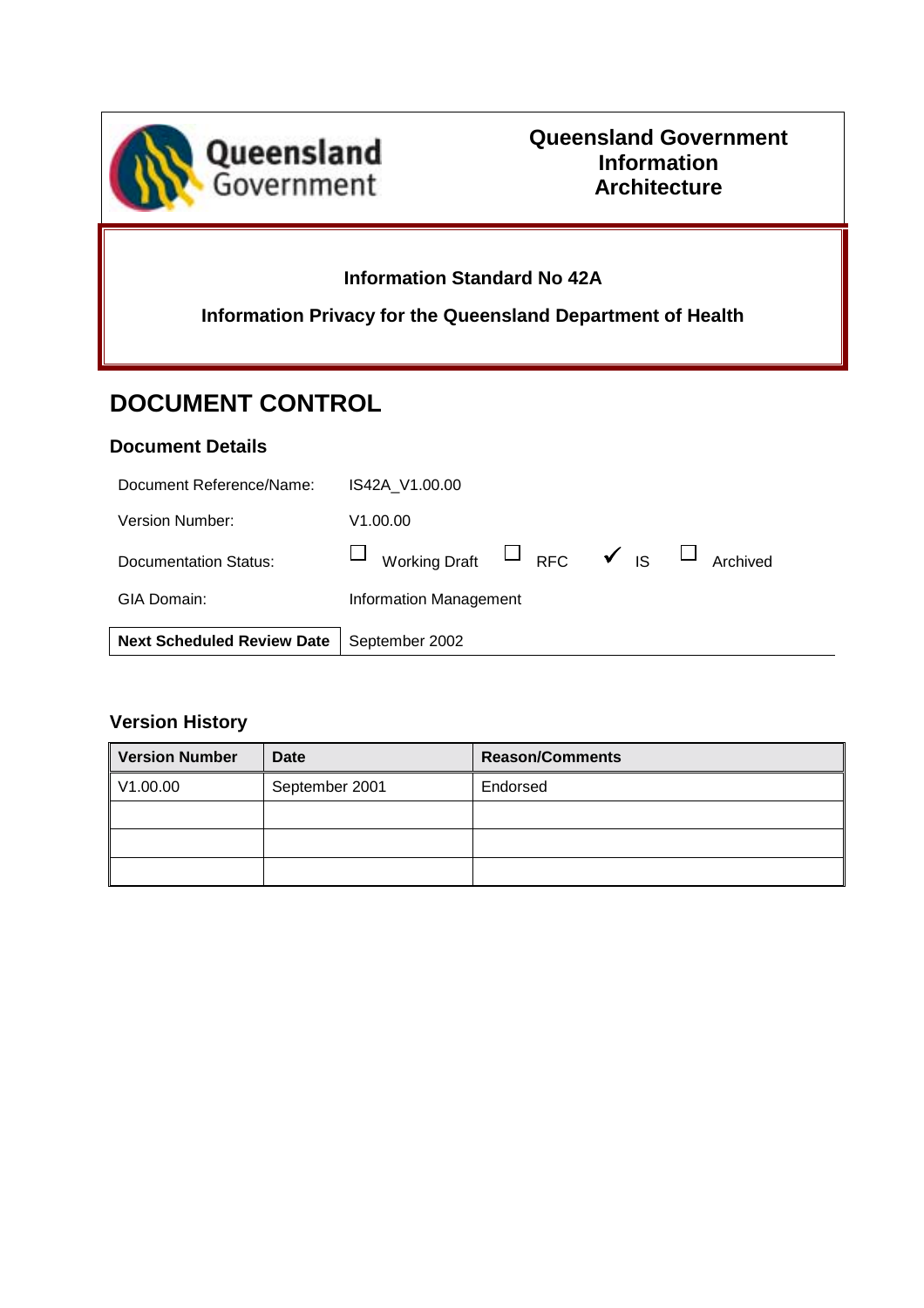# **Contents**

| $\mathbf 1$ . |  |
|---------------|--|
| 1.1           |  |
| 1.2           |  |
| 1.3           |  |
| 2.            |  |
| 3.            |  |
| 3.1           |  |
| 3.1.1         |  |
| 3.1.2         |  |
| 3.1.3         |  |
| 3.1.4         |  |
| 3.1.5         |  |
| 3.1.6         |  |
| 3.1.7         |  |
| 3.1.8         |  |
| 3.1.9         |  |
| 3.1.10        |  |
| 4.            |  |
| 5.            |  |
| 6.            |  |
| 7.            |  |
|               |  |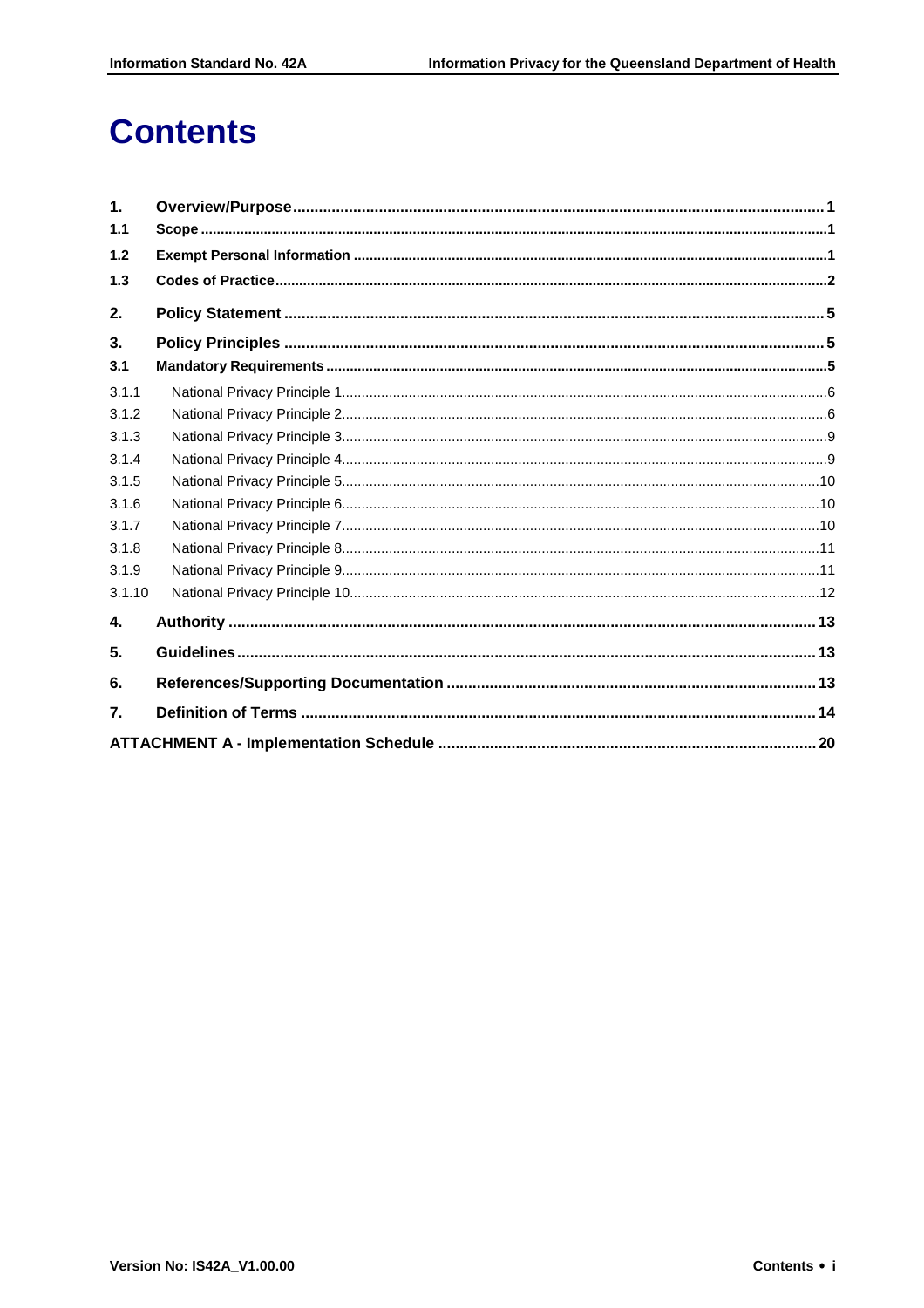# **1. Overview/Purpose**

The purpose of this information standard is to establish a framework for the responsible collection and handling of personal information in the Queensland Department of Health.<sup>1</sup>

In September 2001 Cabinet decided that, in implementing an information privacy scheme for the Queensland public sector, the Queensland Department of Health would comply with the National Privacy Principles (NPPs) (rather than the Information Privacy Principles (IPPs)) contained in the Commonwealth *Privacy Act 1988*. The IPPs, which govern other Queensland public sector agencies are contained in Information Standard No. 42.

Information Standard No. 42A applies the NPPs to the Queensland Department of Health, but otherwise reflects the content and mandatory requirements contained in Information Standard No. 42.

# **1.1 Scope**

Information standards are issued under the authority of ss. 22(2) and 56(1) of the *Financial Management Standard 1997*. This information standard applies only to the Queensland Department of Health.

Information Standard No. 42A requires personal information to be managed in accordance with a set of NPPs adapted from the Commonwealth NPPs contained in the *Privacy Act 1988 (Cth).* It should be noted that the requirement for the Queensland Department of Health to comply with this Information Standard is administratively based. This means that:

- where conflicting requirements exist any legislative requirements will supersede compliance with the Information Standard; for example, Section 63 of the *Health Services Act 1991*; and
- compliance is subject to any existing outsourcing arrangements, contracts and licenses. Any future outsourcing arrangement, contracts and licenses will be expected to comply with Information Standard No. 42A.

# **1.2 Exempt Personal Information2**

The following personal information is exempt from Information Standard No. 42A:

 $\overline{a}$ 

<sup>&</sup>lt;sup>1</sup> The Queensland Department of Health is bound by Information Standard No. 42A. Statutory bodies (within the meaning of the *Financial Administration and Audit Act 1977*) administered by the Minister for Health are bound by Information Standard No. 42.

 $2<sup>2</sup>$  The provisions pertaining to exempt personal information do not relieve anyone from existing requirements to obtain that personal information through either a legislative authority or under subpoena or warrant.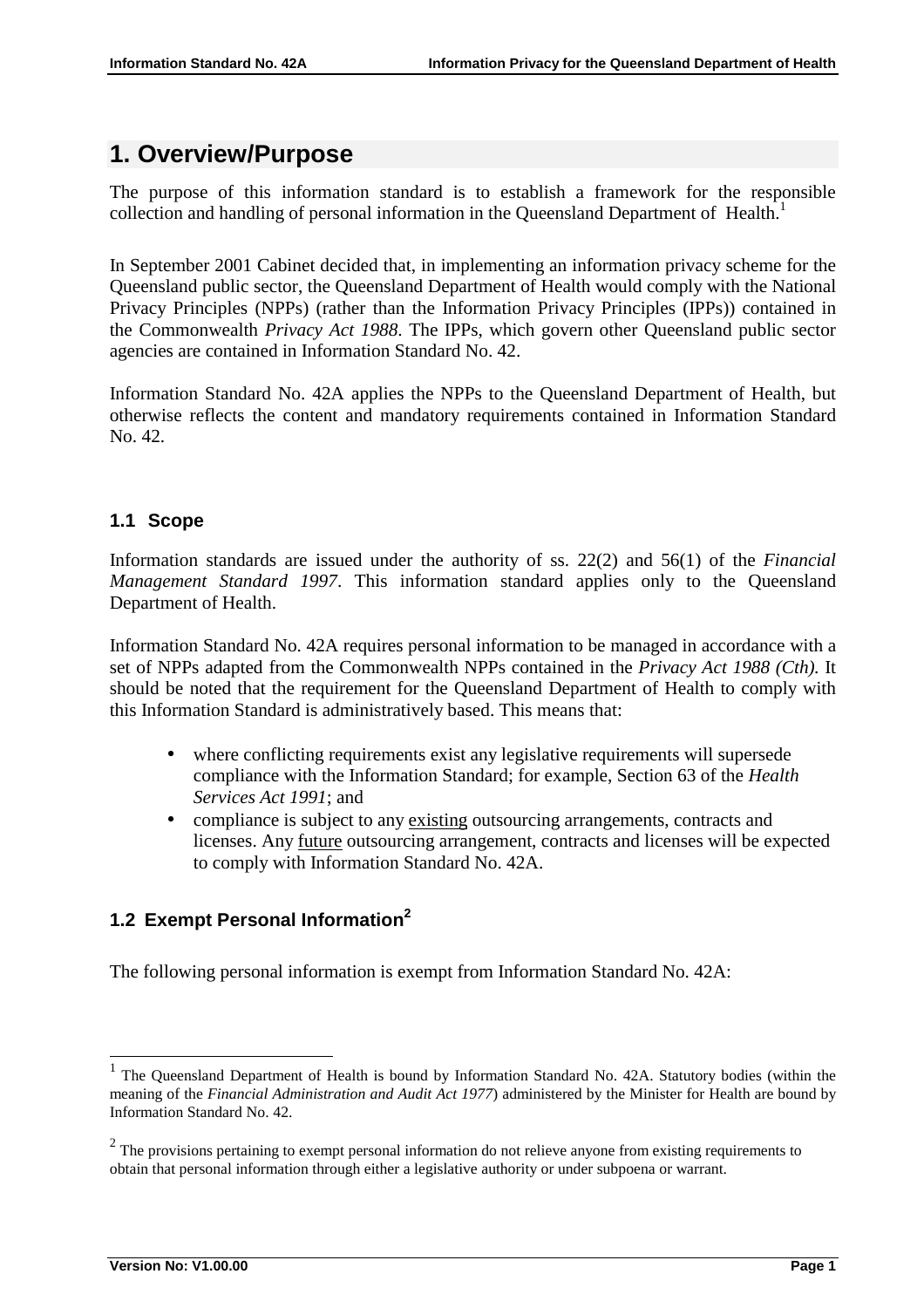### **Covert activity**

- Personal information about an individual arising out of or in connection with a controlled operation or controlled activity within the meaning of the *Police Powers and Responsibilities Act 2000*;
- Personal information about an individual arising out of or in connection with a covert undertaking of an operation, investigation or function of a law enforcement agency;
- Personal information about an individual arising out of a warrant issued under the *Telecommunications (Interception) Act 1979* of the Commonwealth;

#### **Witness protection**

Personal information about a witness who is included in a witness protection program under the *Witness Protection Act 2000* or who is subject to other witness protection arrangements made under an Act;

#### **Disciplinary actions and misconduct**

- Personal information about an individual arising out of a complaint made under Part 7 of the *Police Service Administration 1990*;
- Personal information about an individual arising out of an investigation of misconduct or official misconduct under the *Criminal Justice Act 1989*.

#### **Whistleblowers**

Personal information about an individual that is contained in a public interest disclosure within the meaning of the *Whistleblowers Protection Act 1994*, or that has been collected in the course of an investigation arising out of a public interest disclosure;

#### **Cabinet and Executive Council documents**

Personal information about an individual that is contained in a document of a kind referred to in sections 36 and 37 of the *Freedom of Information Act 1992* (ie Cabinet and Executive Council documents).

#### **Commissions of Inquiry**

Personal information about an individual arising out of a Royal Commission or commission or inquiry.

### **1.3 Codes of Practice**

Information Standard No. 42A permits a code of practice to be developed and approved for the Queensland Department of Health.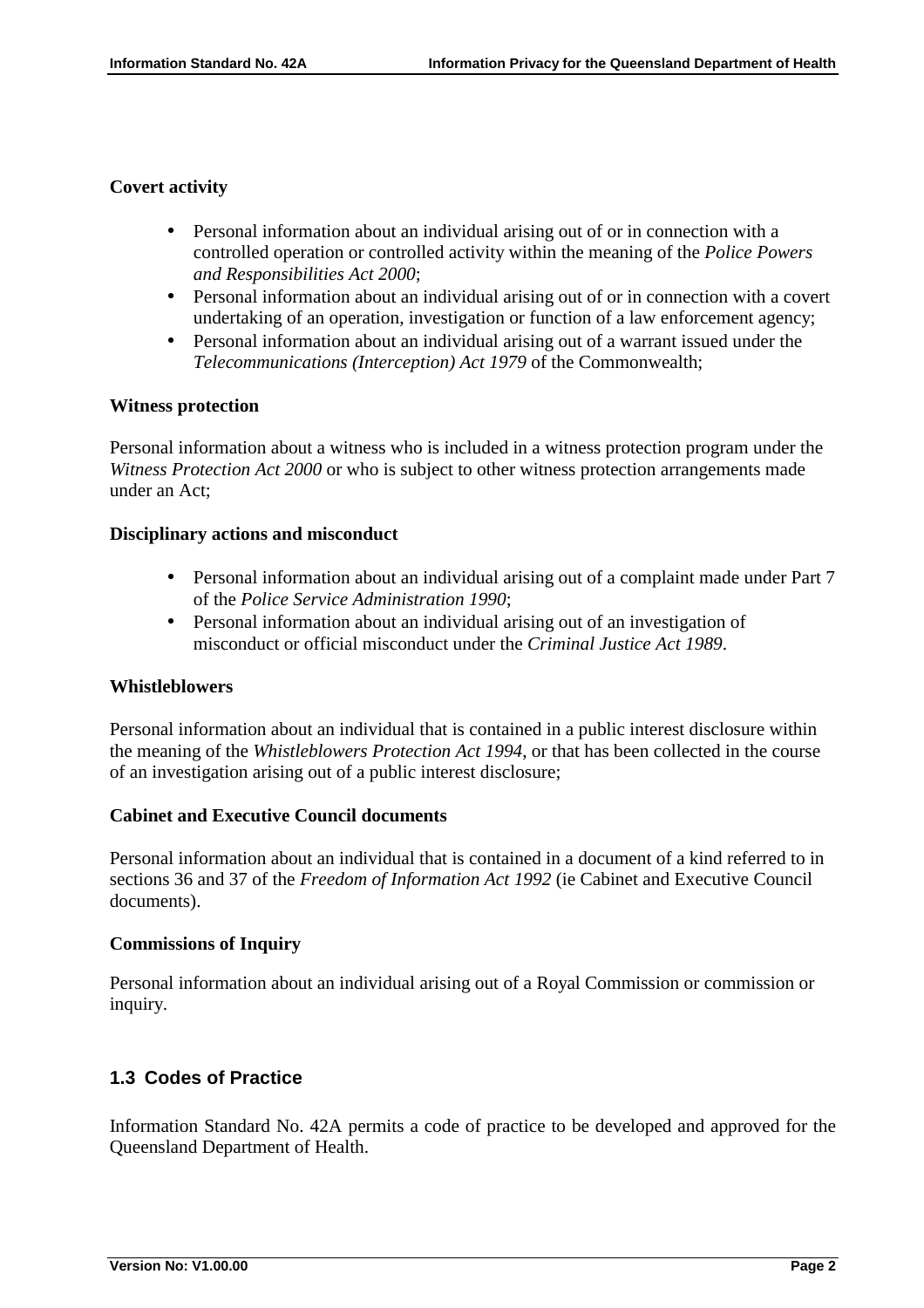A code of practice may modify the application of any one or more of the NPPs, but may not modify the NPPs themselves.

A code can apply to any one or more of the following:

- any specified class of personal information,
- any specified activity or specified class of activity
- any class of designated person.

Codes of Practice may be developed by the Department of Health, approved by the Department of Justice and Attorney-General (after consultation with the Department of Innovation and Information Economy, Sport and Recreation Queensland, if appropriate) and then issued by the Department of Health.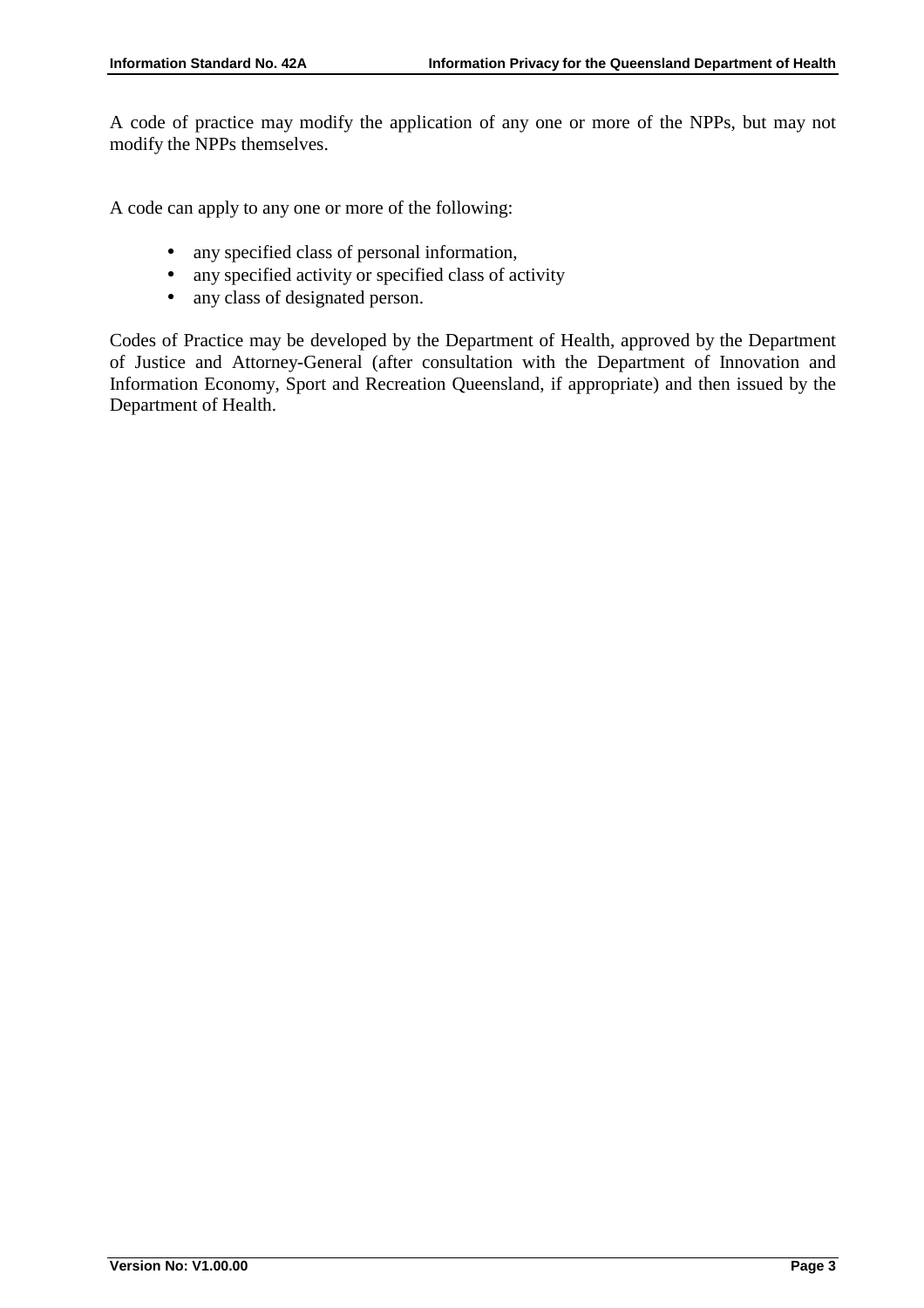This Information Standard fits within the Information Management Domain of the GIA Reference Framework (illustrated below).



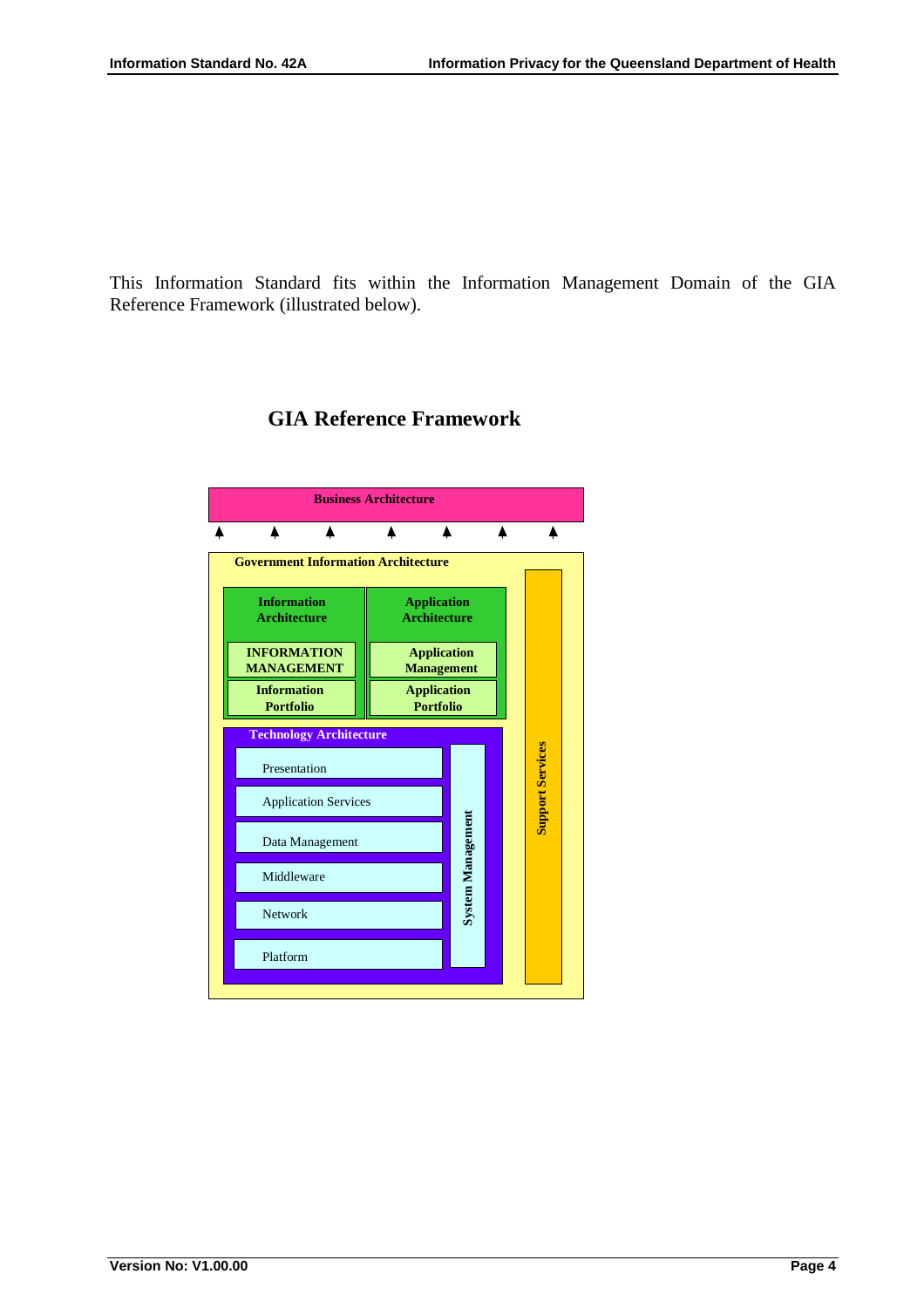# **2. Policy Statement**

**Personal information held by the Queensland Department of Health must be responsibly and transparently collected and managed (including any transfer or sale of personal information held to other agencies, other levels of Government or the private sector) in accordance with the requirements of the National Privacy Principles.** 

# **3. Policy Principles**

The Queensland Department of Health must comply with ten NPPs, which govern how personal information is collected, stored, used and disclosed.

The NPPs deal with the following:

- Principle 1: Collection of personal information;
- Principle 2: Use and disclosure:
- Principle 3: Data quality;
- Principle 4: Data security;
- Principle 5: Openness;
- Principle 6: Access and correction;
- Principle 7: Identifiers;
- Principle 8: Anonymity;
- Principle 9: Transborder flows; and
- Principle 10: Sensitive information.

### **3.1 Mandatory Requirements**

It is mandatory that the Queensland Department of Health:

- nominate a privacy contact officer who will be the first point of contact for privacy issues. The privacy contact officer may also, at the discretion of the chief executive, be the first point of contact for any privacy complaints made to the Queensland Department of Health;
- develop a privacy plan to give effect to the NPPs;
- publish their privacy plan on their website;
- implement the privacy plan according to a schedule developed in the privacy plan, subject to any existing contractual obligations, licenses or other outsourcing arrangements;
- review and update the privacy plan annually;
- develop and place on their website a privacy and security statement;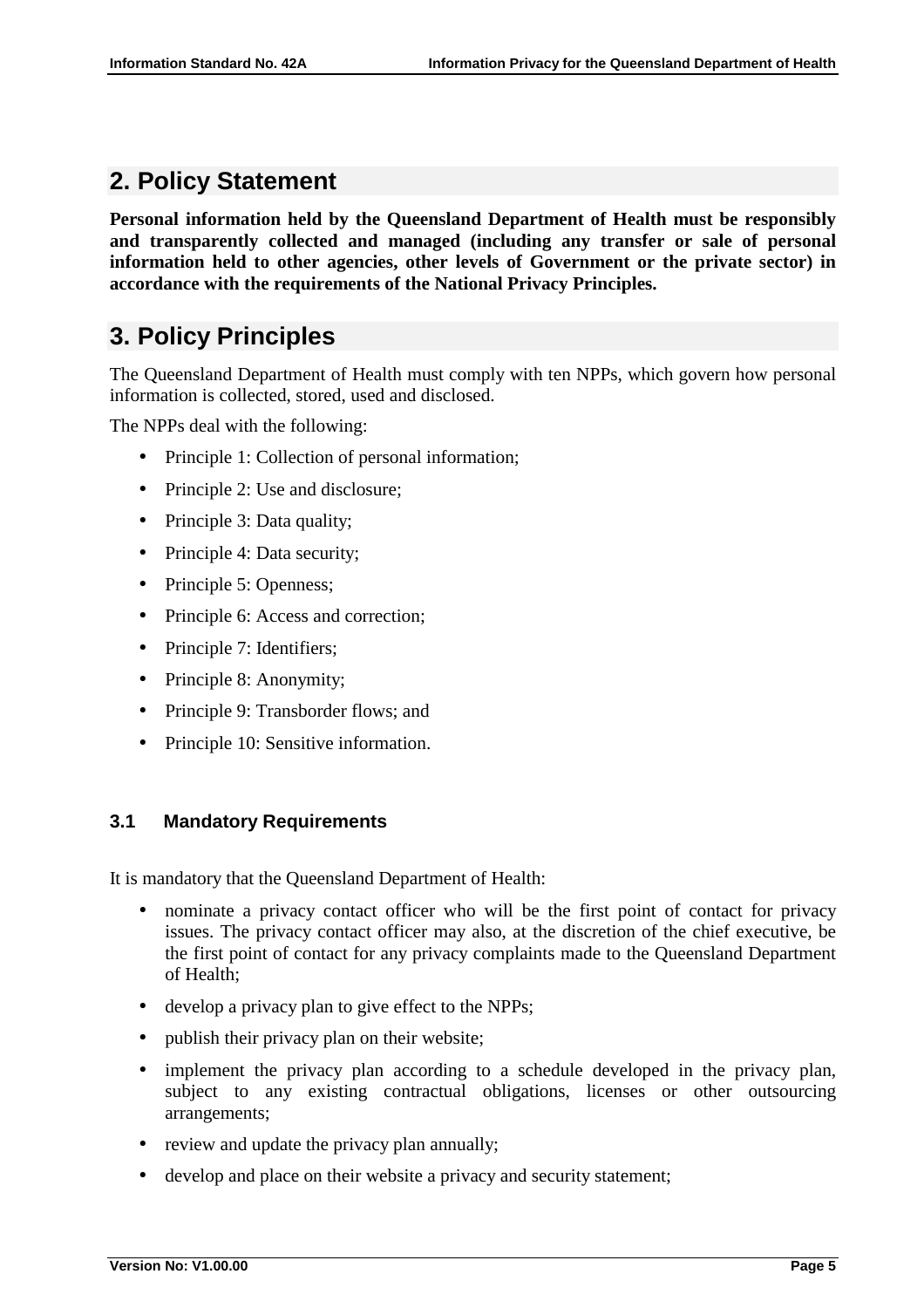- be responsible for accessing and correcting records; and
- be responsible for ensuring mechanisms are in place for complaint resolution.

#### **3.1.1** *National Privacy Principle 1*

- 1.1 An organisation must not collect personal information unless the information is necessary for one or more of its functions or activities.
- 1.2 An organisation must collect personal information only by lawful and fair means and not in an unreasonably intrusive way.
- 1.3 At or before the time (or, if that is not practicable, as soon as practicable after) an organisation collects personal information about an individual from the individual, the organisation must take reasonable steps to ensure that the individual is aware of:
	- (a) the identity of the organisation and how to contact it;
	- (b) the fact that he or she is able to gain access to the information;
	- (c) the purposes for which the information is collected;
	- (d) the organisations (or the types of organisations) to which the organisation usually discloses information of that kind;
	- (e) any law that requires the particular information to be collected; and
	- (f) the main consequences (if any) for the individual if all or part of the information is not provided.
- 1.4 If it is reasonable and practicable to do so, an organisation must collect personal information about an individual only from that individual.
- 1.5 If an organisation collects personal information about an individual from someone else, it must take reasonable steps to ensure that the individual is or has been made aware of the matters listed in sub-clause 1.3 except to the extent that making the individual aware of the matters would pose a serious threat to the life or health of any individual.
- 1.6 If the information is required under a statutory collection the organisation which collects the information is not required to ensure that the individual is or has been made aware of the matters listed in subclause 1.3.

### **3.1.2** *National Privacy Principle 2*

- 2.1 An organisation must not use or disclose personal information about an individual for a purpose (the *secondary purpose*) other than the primary purpose of collection unless:
	- (a) both of the following apply:
		- (i) the secondary purpose is related to the primary purpose of collection and, if the personal information is sensitive information, directly related to the primary purpose of collection;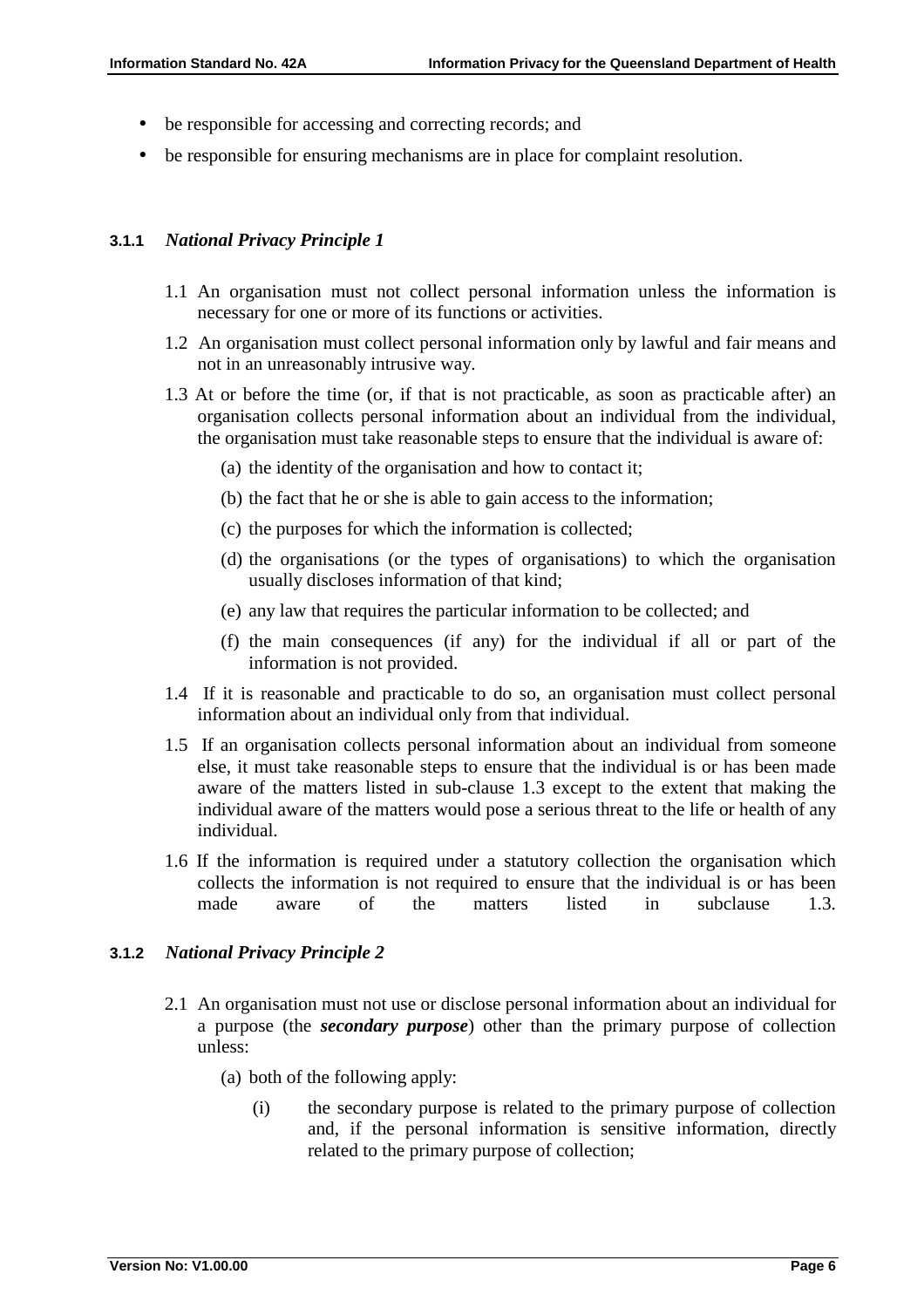- (ii) the individual would reasonably expect the organisation to use or disclose the information for the secondary purpose; or
- (b) the individual has consented to the use or disclosure; or
- (c) if the information is not sensitive information and the use of the information is for the secondary purpose of direct marketing:
	- (i) it is impracticable for the organisation to seek the individual's consent before that particular use; and
	- (ii) the organisation will not charge the individual for giving effect to a request by the individual to the organisation not to receive direct marketing communications; and
	- (iii) the individual has not made a request to the organisation not to receive direct marketing communications; and
	- (iv) in each direct marketing communication with the individual, the organisation draws to the individual's attention, or prominently displays a notice, that he or she may express a wish not to receive any further direct marketing communications; and
	- (v) each written direct marketing communication by the organisation with the individual (up to and including the communication that involves the use) sets out the organisation's business address and telephone number and, if the communication with the individual is made by fax, telex or other electronic means, a number or address at which the organisation can be directly contacted electronically; or
- (d) if the information is health information and the use or disclosure is necessary for research, or the compilation or analysis of statistics, relevant to public health or public safety:
	- (i) it is impracticable for the organisation to seek the individual's consent before the use or disclosure; and
	- (ii) the use or disclosure is conducted in accordance with guidelines approved for the purposes of this subparagraph; and
	- (iii) in the case of disclosure the organisation reasonably believes that the recipient of the health information will not disclose the health information or personal information derived from the health information; or
- (e) the organisation reasonably believes that the use or disclosure is necessary to lessen or prevent:
	- (i) a serious and imminent threat to an individual's life, health or safety; or
	- (ii) a serious threat to public health or public safety; or
- (f) the organisation has reason to suspect that unlawful activity has been, is being or may be engaged in, and uses or discloses the personal information as a necessary part of its investigation of the matter or in reporting its concerns to relevant persons or authorities; or
- (g) the use or disclosure is required or authorised by or under law; or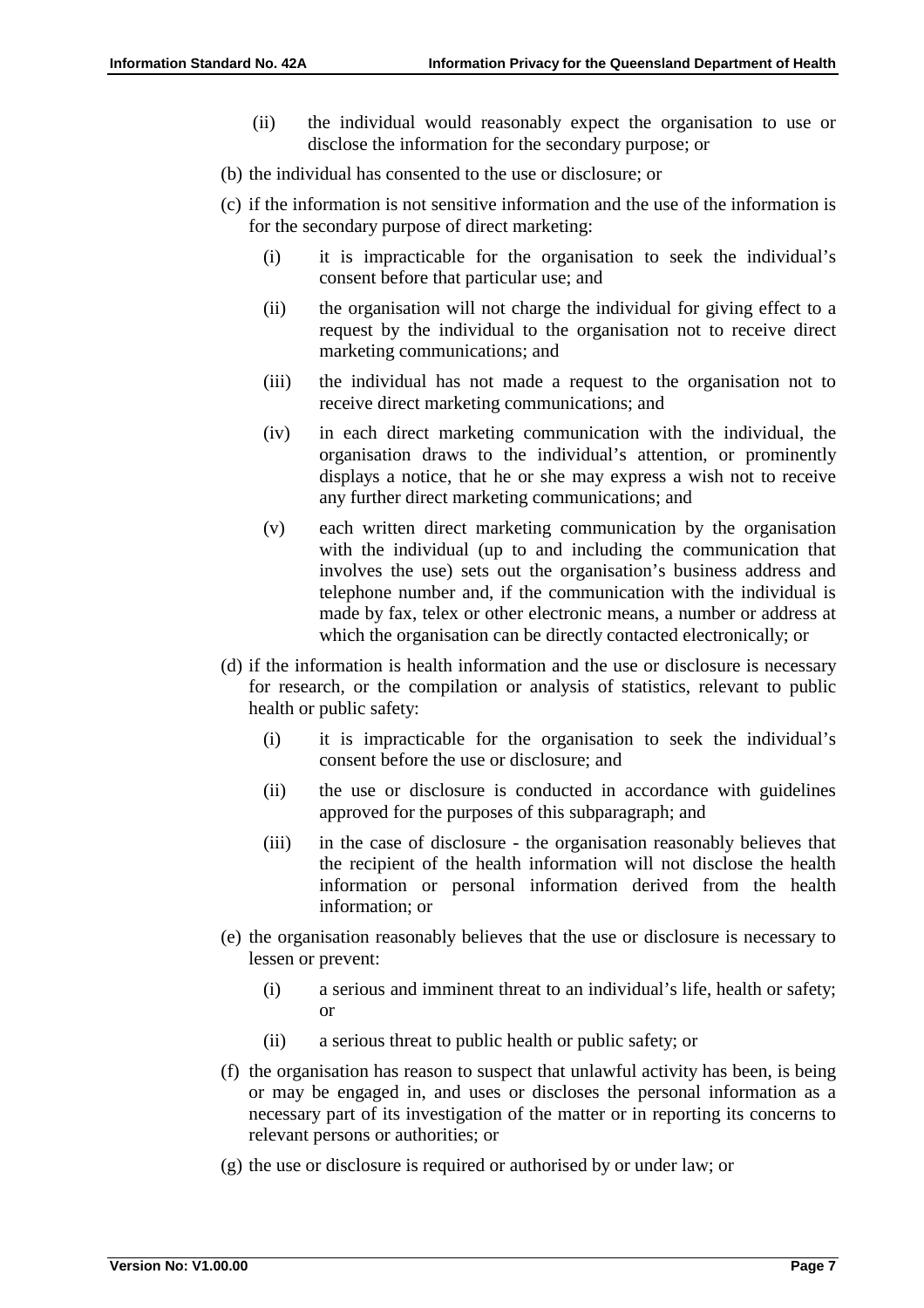- (h) the organisation reasonably believes that the use or disclosure is reasonably necessary for one or more of the following by or on behalf of an enforcement body:
	- (i) the prevention, detection, investigation, prosecution or punishment of criminal offences, breaches of a law imposing a penalty or sanction or breaches of a prescribed law;
	- (ii) the enforcement of laws relating to the confiscation of the proceeds of crime;
	- (iii) the protection of the public revenue;
	- (iv) the prevention, detection, investigation or remedying of seriously improper conduct or prescribed conduct;
	- (v) the preparation for, or conduct of, proceedings before any court or tribunal, or implementation of the orders of a court or tribunal.

(Note 1: It is not intended to deter organisations from lawfully co-operating with agencies performing law enforcement functions in the performance of their functions.

Note 2: Sub-clause 2.1 does not override any existing legal obligations not to disclose personal information (for example, section 63 of the *Health Services Act 1991*). Nothing in sub-clause 2.1 requires an organisation to disclose personal information; an organisation is always entitled not to disclose personal information in the absence of a legal obligation to disclose it.

Note 3: An organisation is also subject to the requirements of National Privacy Principle 9 if it transfers personal information to a person in a foreign country.)

- 2.2 If an organisation uses or discloses personal information under paragraph 2.1(h), it must make a written note of the use or disclosure.
- 2.3 **<Sub-clause 2.3 deleted not relevant in the case of the Queensland Department of Health>.**
- 2.4 Despite sub-clause 2.1, an organisation that provides a health service to an individual may disclose health information about the individual to a person who is responsible for the individual if:
	- (a) the individual:
		- (i) is physically or legally incapable of giving consent to the disclosure; or
		- (ii) physically cannot communicate consent to the disclosure; and
	- (b) a natural person (the *carer*) providing the health service for the organisation is satisfied that either:
		- (i) the disclosure is necessary to provide appropriate care or treatment of the individual; or
		- (ii) the disclosure is made for compassionate reasons; and
	- (c) the disclosure is not contrary to any wish:
		- (i) expressed by the individual before the individual became unable to give or communicate consent; and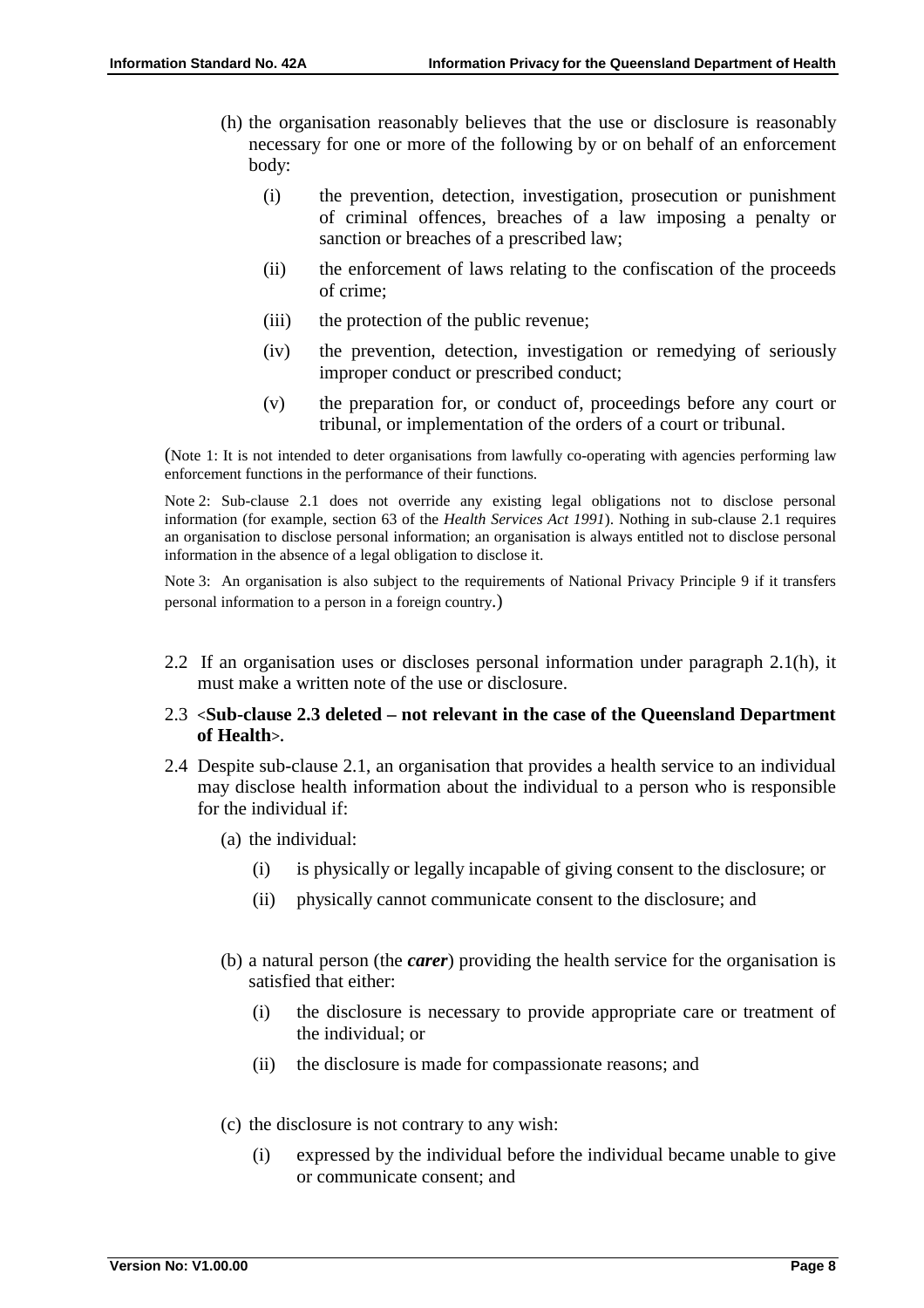- (ii) of which the carer is aware, or of which the carer could reasonably be expected to be aware; and
- (d) the disclosure is limited to the extent reasonable and necessary for a purpose mentioned in paragraph (b).
- 2.5 For the purposes of sub-clause 2.4, a person is *responsible* for an individual if the person is:
	- (a) a parent of the individual; or
	- (b) a child or sibling of the individual and at least 18 years old; or
	- (c) a spouse or de facto spouse of the individual; or
	- (d) a relative of the individual, at least 18 years old and a member of the individual's household; or
	- (e) a guardian of the individual; or
	- (f) exercising an enduring power of attorney granted by the individual that is exercisable in relation to decisions about the individual's health; or
	- (g) a person who has an intimate personal relationship with the individual; or
	- (h) a person nominated by the individual to be contacted in case of emergency.
- 2.6 In sub-clause 2.5:

*child* of an individual includes an adopted child, a step-child and a foster-child, of the individual.

*parent* of an individual includes a step-parent, adoptive parent and a foster-parent, of the individual.

*relative* of an individual means a grandparent, grandchild, uncle, aunt, nephew or niece, of the individual.

*sibling* of an individual includes a half-brother, half-sister, adoptive brother, adoptive sister, step-brother, step-sister, foster-brother and foster-sister, of the individual.

(Note: Sub-clauses  $2.4 - 2.6$  do not override any law with respect to assisted and substitute decision making; for example, the *Guardianship and Administration Act 2000* and the *Powers of Attorney Act 1998*).

### **3.1.3** *National Privacy Principle 3*

An organisation must take reasonable steps to make sure that the personal information it collects, uses or discloses is accurate, complete and up-to-date.

### **3.1.4** *National Privacy Principle 4*

- 4.1 An organisation must take reasonable steps to protect the personal information it holds from misuse, loss and unauthorised access, modification or disclosure.
- 4.2 An organisation must take reasonable steps to destroy or permanently de-identify personal information if it is no longer needed for any purpose for which the information may be used or disclosed under National Privacy Principle 2.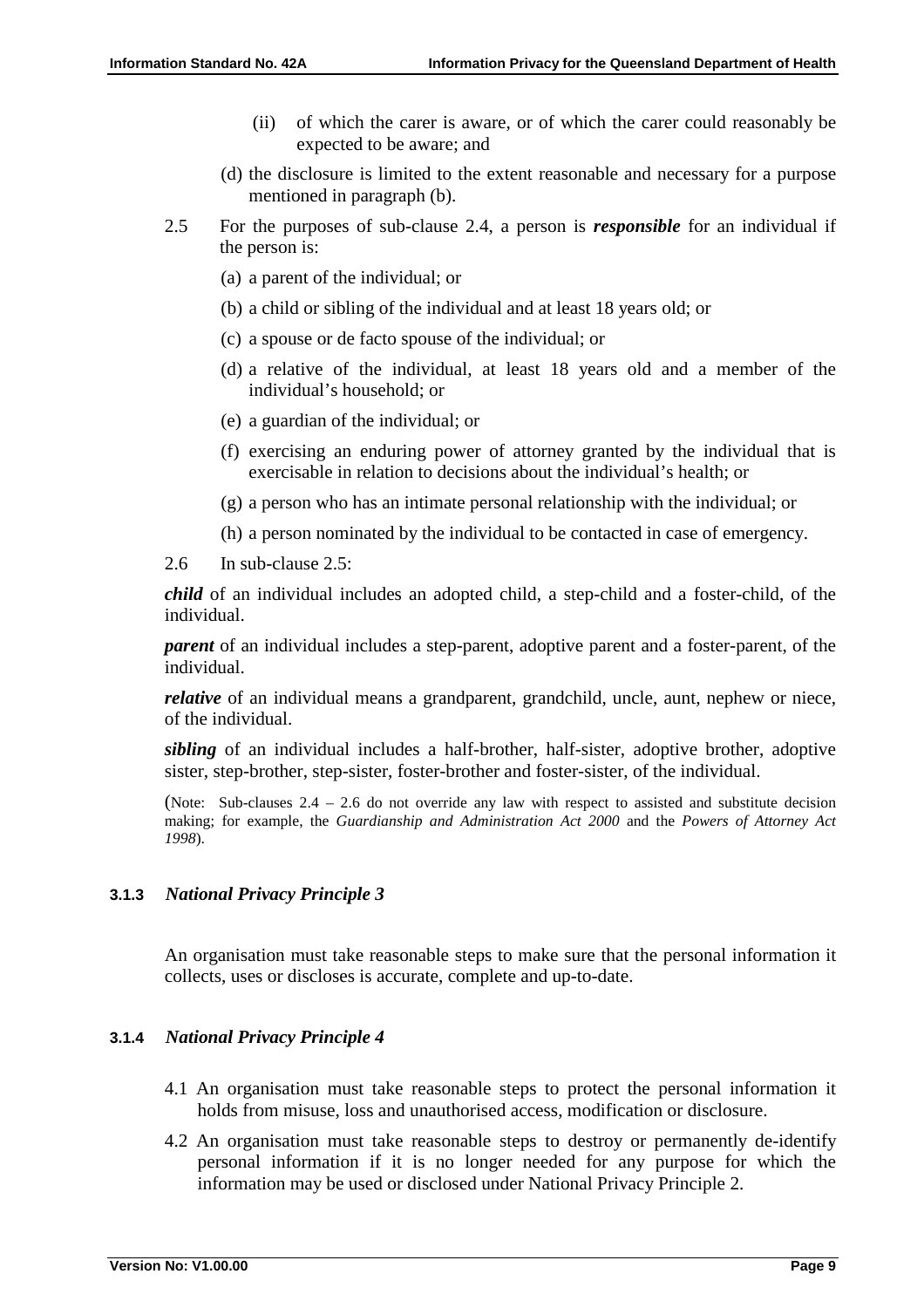#### **3.1.5** *National Privacy Principle 5*

- 5.1 An organisation must set out in a document clearly expressed policies on its management of personal information. The organisation must make the document available to anyone who asks for it.
- 5.2 On request by a person, an organisation must take reasonable steps to let the person know, generally, what sort of personal information it holds, for what purposes, and how it collects, holds, uses and discloses that information.

(Note: Sub-clauses 5.1 – 5.2 do not affect the Department's obligation to develop and make publicly available a privacy plan setting out:

- the nature of the records of personal information kept by or on behalf of the Department (including public registers managed within the Department);
- the purpose for which each type of record is kept;
- the classes or types of individuals about whom records are kept;
- the period for which each type of record is kept;
- the persons who are entitled to have access to personal information contained in the records and the conditions under which they are entitled to have that access; and
- the steps that should be taken by persons wishing to obtain access to that information.)

#### **3.1.6** *National Privacy Principle 6*

**< The text of this principle has been deleted – right of access and correction is limited to the** *Freedom of Information Act 1992* **and/or the Department of Health's Administrative Access to Health Records policy>** 

#### **3.1.7** *National Privacy Principle 7*

- 7.1 An organisation must not adopt as its own identifier of an individual an identifier of the individual that has been assigned by:
	- (a) an agency; or
	- (b) an agent of an agency acting in its capacity as agent; or
	- (c) a contracted service provider for a Commonwealth contract acting in its capacity as contracted service provider for that contract.

#### 7.1A **<Sub-clause 7.1A deleted – not relevant in the case of the Queensland Department of Health>**

- 7.2 An organisation must not use or disclose an identifier assigned to an individual by an agency, or by an agent or contracted service provider mentioned in sub-clause 7.1, unless:
	- a) the use or disclosure is necessary for the organisation to fulfill its obligations to the agency; or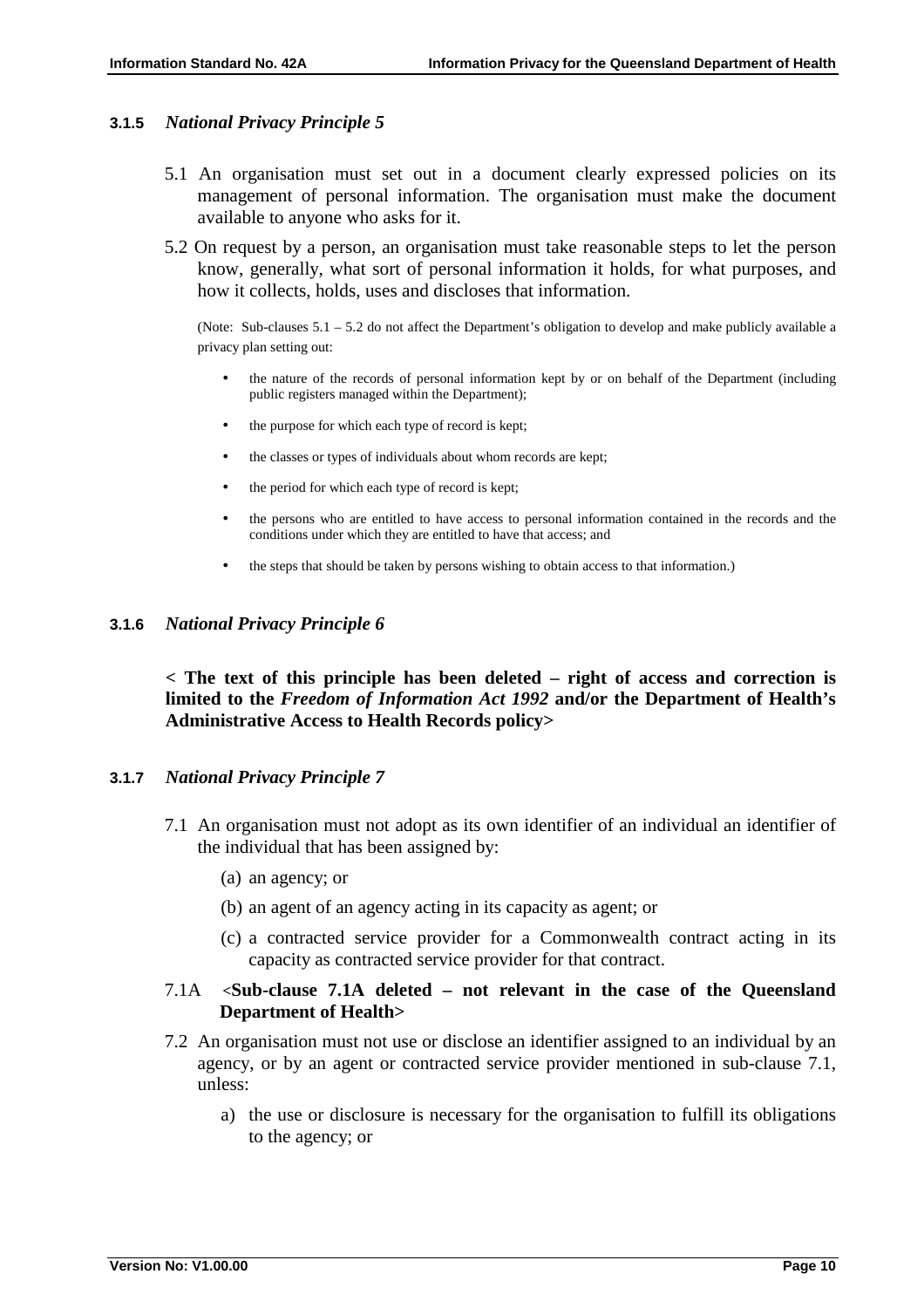- b) one or more of paragraphs  $2.1(e)$  to  $2.1(h)$  (inclusive) apply to the use or disclosure.
- c) **<Sub-clause 7.2(c) deleted not relevant in the case of the Queensland Department of Health>**
- 7.3 In this clause:

*identifier* includes a number assigned by an organisation to an individual to identify uniquely the individual for the purposes of the organisation's operations. However, an individual's name or ABN (as defined in the *A New Tax System (Australian Business Number) Act 1999*) is not an *identifier*.

### **3.1.8** *National Privacy Principle 8*

Wherever it is lawful and practicable, individuals must have the option of not identifying themselves when entering transactions with an organisation.

### **3.1.9** *National Privacy Principle 9*

An organisation in Australia or an external Territory may transfer personal information about an individual to someone (other than the organisation or the individual) who is in a foreign country only if:

- (a) the organisation reasonably believes that the recipient of the information is subject to a law, binding scheme or contract which effectively upholds principles for fair handling of the information that are substantially similar to the National Privacy Principles; or
- (b) the individual consents to the transfer; or
- (c) the transfer is necessary for the performance of a contract between the individual and the organisation, or for the implementation of pre-contractual measures taken in response to the individual's request; or
- (d) the transfer is necessary for the conclusion or performance of a contract concluded in the interest of the individual between the organisation and a third party; or
- (e) all of the following apply:
	- (i) the transfer is for the benefit of the individual;
	- (ii) it is impracticable to obtain the consent of the individual to that transfer;
	- (iii) if it were practicable to obtain such consent, the individual would be likely to give it; or
- (f) the organisation has taken reasonable steps to ensure that the information which it has transferred will not be held, used or disclosed by the recipient of the information inconsistently with the National Privacy Principles.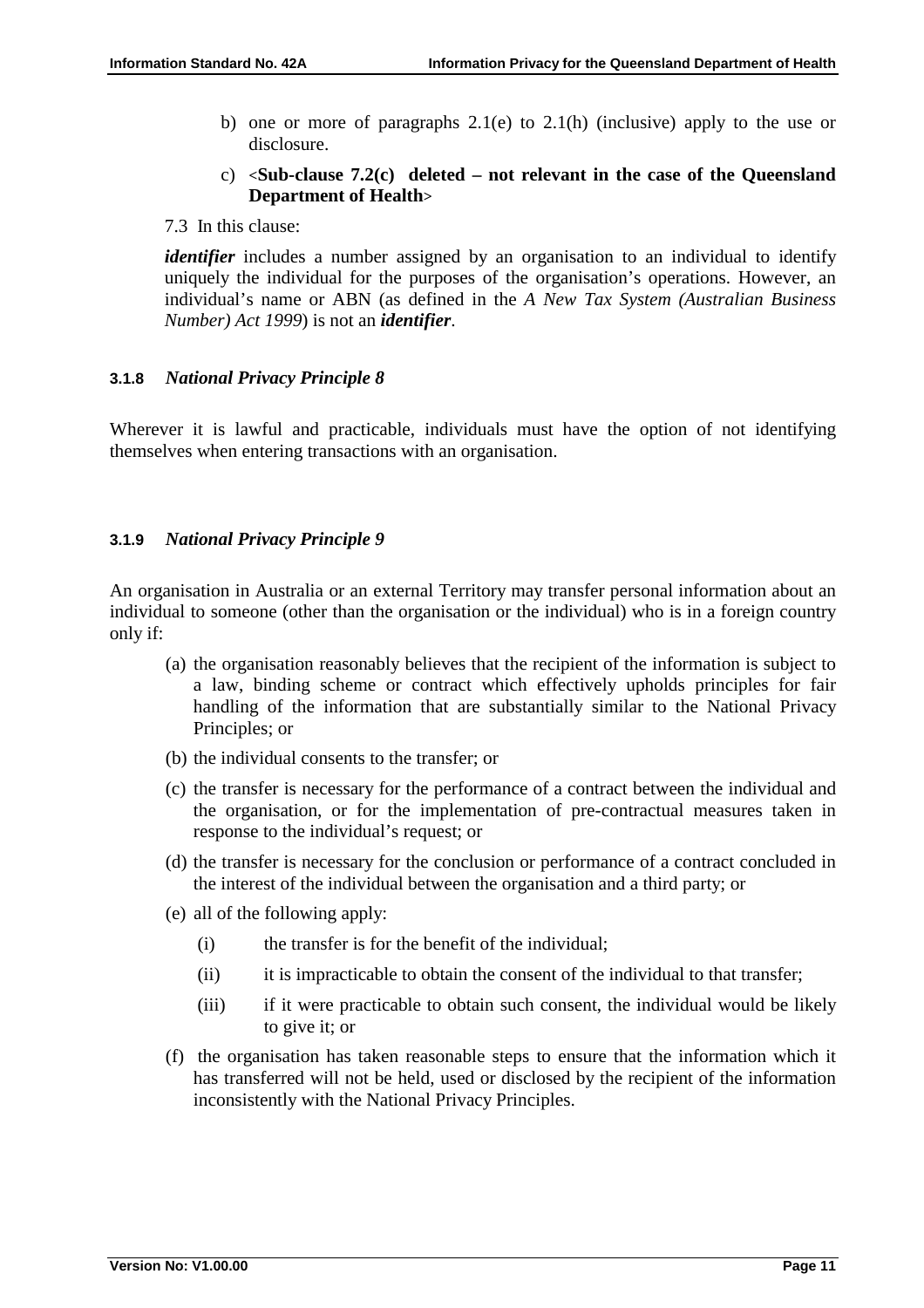#### **3.1.10** *National Privacy Principle 10*

- 10.1 An organisation must not collect sensitive information about an individual unless:
	- (a) the individual has consented; or
	- (b) the collection is required by law; or
	- (c) the collection is necessary to prevent or lessen a serious and imminent threat to the life or health of any individual, where the individual whom the information concerns:
		- (i) is physically or legally incapable of giving consent to the collection; or
		- (ii) physically cannot communicate consent to the collection; or
	- (d) **<Sub-clause 10.1(d) deleted not relevant in the case of the Queensland Department of Health>**
	- (e) the collection is necessary for the establishment, exercise or defence of a legal or equitable claim.
- 10.2 Despite sub-clause 10.1, an organisation may collect health information about an individual if:
	- (a) the information is necessary to provide a health service to the individual; and
	- (b) the information is collected:
		- (i) as required or authorised by law; or
		- (ia) by a designated person with the approval of the chief executive; or
		- (ii) in accordance with rules established by competent health or medical bodies that deal with obligations of professional confidentiality which bind the organisation.
- 10.3 Despite sub-clause 10.1, an organisation may collect health information about an individual if:
	- (a) the collection is necessary for any of the following purposes:
		- (i) research relevant to public health or public safety;
		- (ii) the compilation or analysis of statistics relevant to public health or public safety;
		- (iii) the management, funding or monitoring of a health service; and
	- (b) that purpose cannot be served by the collection of information that does not identify the individual or from which the individual's identity cannot reasonably be ascertained; and
	- (c) it is impracticable for the organisation to seek the individual's consent to the collection; and
	- (d) the information is collected:
		- (i) as required or authorised by law; or
		- (ia) by a designated person with the approval of the chief executive;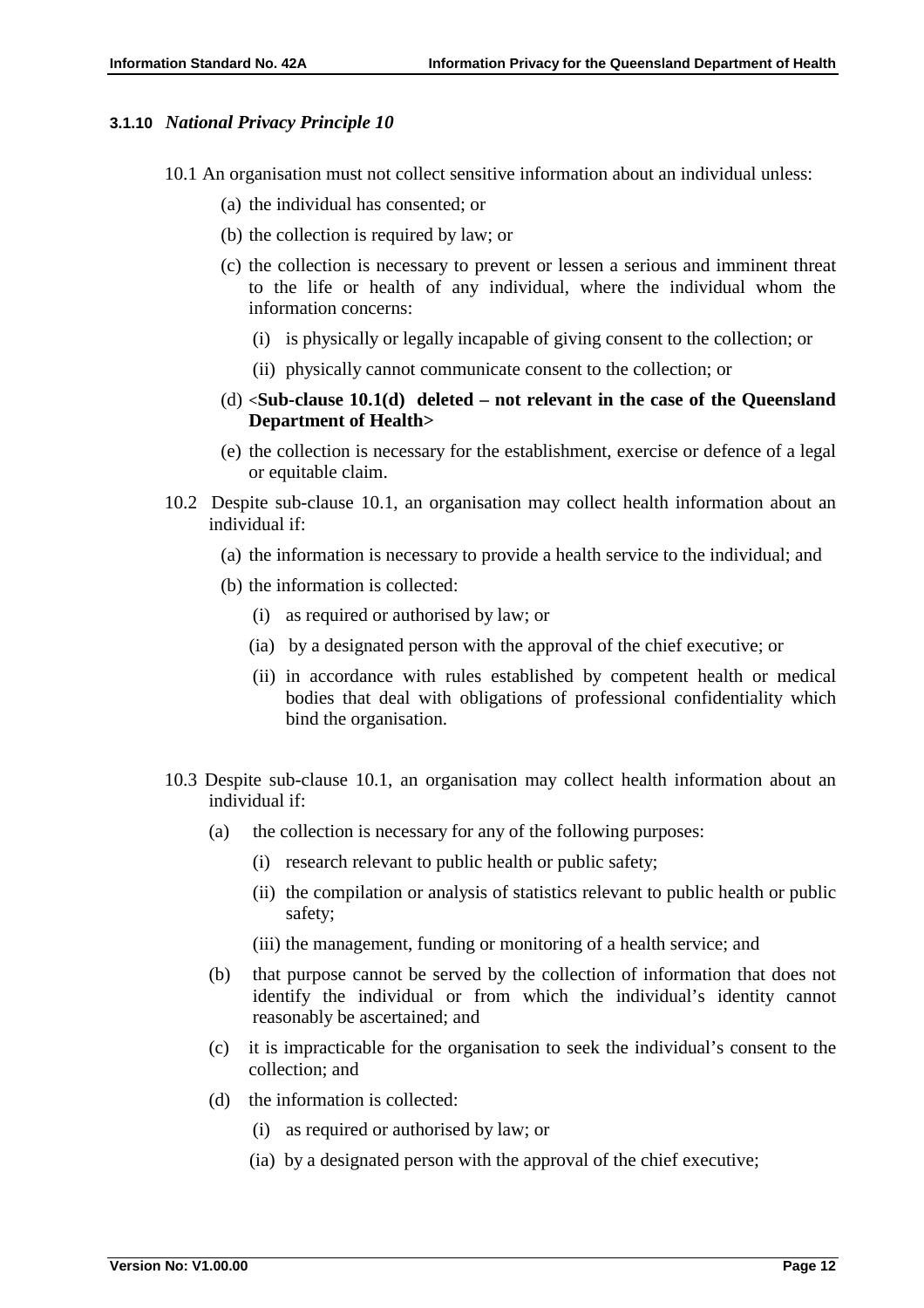- (ii) in accordance with rules established by competent health or medical bodies that deal with obligations of professional confidentiality which bind the organisation; or
- (iii) in accordance with guidelines approved for the purposes of this subparagraph.
- 10.4 If an organisation collects health information about an individual in accordance with sub-clause 10.3, the organisation must take reasonable steps to permanently de-identify the information before the organisation discloses it.

#### 10.5 **<Subclause 10.5 deleted – not relevant in the case of the Queensland Department of Health>**

(Note: For the purpose of sub-clause 10.3, the chief executive may delegate the power to approve the collection of information by a designated person).

# **4. Authority**

In September 2001 Cabinet decided that in implementing an information privacy scheme for the Queensland public sector the Queensland Department of Health would comply with the National Privacy Principles (NPPs) rather than the Information Privacy Principles (IPPs) contained in the Commonwealth *Privacy Act 1988*.

# **5. Guidelines**

<Guidelines to be developed>

# **6. References/Supporting Documentation**

Commonwealth Attorney-General's Department ( http://www.law.gov.au/privacy ) [2001, February 7]

Office of the Federal Privacy Commissioner (http://www.privacy.gov.au) [2001, February 7]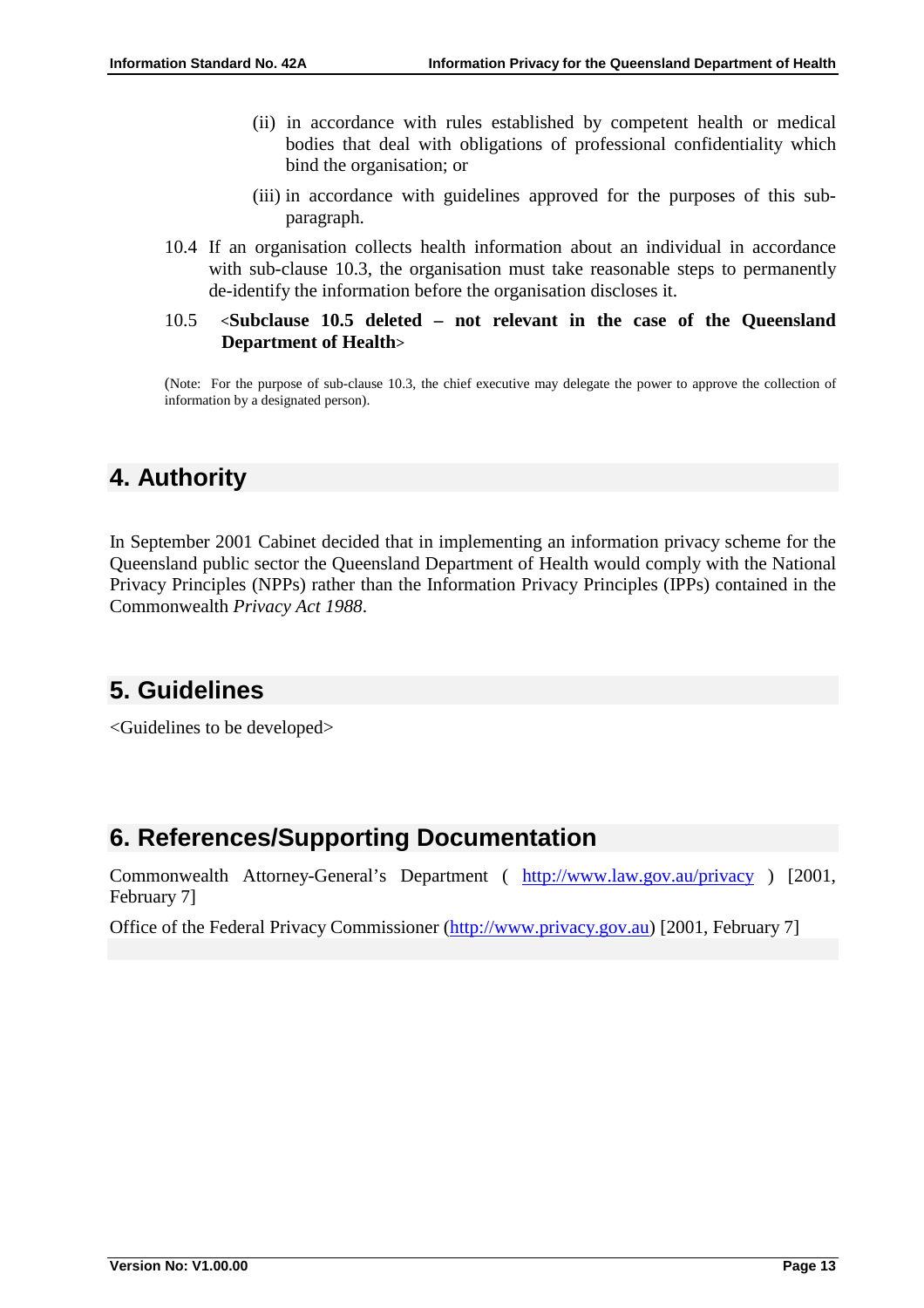# **7. Definition of Terms**

**Agency** means:

- (a) a Minister of the Commonwealth; or
- (b) a Department of the Commonwealth; or
- (c) a body (whether incorporated or not), or a tribunal, established or appointed for a public purpose by or under a Commonwealth enactment, not being:
	- (i) an incorporated company, society or association; or
	- (ii) an organisation within the meaning of the *Conciliation and Arbitration Act 1904* or a branch of such an organisation; or
- (d) a body established or appointed by the Governor-General, or by a Minister of the Commonwealth, otherwise than by or under a Commonwealth enactment; or
- (e) a person holding or performing the duties of an office established by or under, or an appointment made under, a Commonwealth enactment, other than a person who, by virtue of holding that office, is the Secretary of a Department of the Commonwealth; or
- (f) a person holding or performing the duties of an appointment, being an appointment made by the Governor-General, or by a Minister of the Commonwealth, otherwise than under a Commonwealth enactment; or
- (g) a Federal Court; or
- (h) the Australian Federal Police; or
- (i) an eligible case manager; or
- (j) the nominated AGHS company; or
- (k) an eligible hearing service provider.

**Chief executive** means the Director-General of the Queensland Department of Health.

**Commonwealth contract** means a contract, to which the Commonwealth or an agency is or was a party, under which services are to be, or were to be, provided to an agency.

**Consent** means express consent or implied consent.

**Contracted service provider**, for a government contract, means:

- (a) an organisation that is or was a party to the government contract and that is or was responsible for the provision of services to an agency or a State or Territory Authority under the government contract; or
- (b) a subcontractor for the government contract.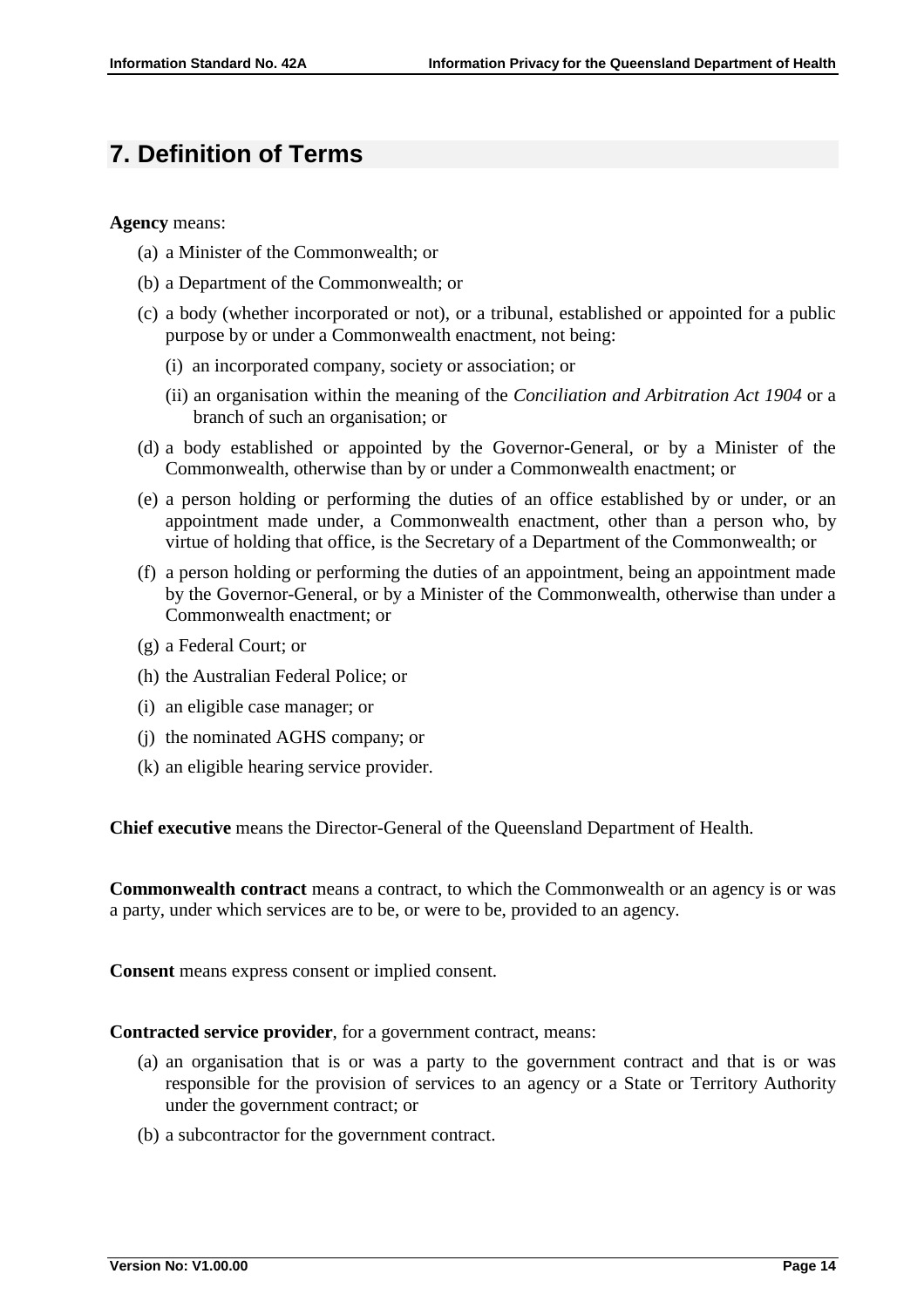**Department** means the Queensland Department of Health

#### **Designated person** means:

- (a) a health service employee appointed under the *Health Services Act 1991(Qld)*; or
- (b) a public service employee, within the meaning of the *Public Service Act 1996(Qld)*, employed in the Queensland Department of Health under the *Public Service Act 1996 (Qld)*; or
- (c) the chief health officer appointed under the *Health Act 1937 (Qld)*; or
- (d) a health practitioner who works for a public sector health service, within the meaning of the *Health Services Act 1991 (Qld)*, but is not an employee (for example, an agency nurse or a contracted visiting medical officer); or
- (e) a person being educated or trained at a public sector health service within the meaning of the *Health Services Act 1991 (Qld);*

who is subject to a statutory duty of confidentiality.

**Eligible hearing service provider** means an entity (within the meaning of the Hearing Services Administration Act 1997):

- (a) that is, or has at any time been, engaged under Part 3 of the *Hearing Services Administration Act 1997* to provide hearing services; and
- (b) that is not covered by paragraph (a), (b), (c), (d), (e), (f), (g), (h) or (j) of the definition of **agency**.

#### **Enforcement body** means:

- (a) the Australian Federal Police; or
- (b) the National Crime Authority; or
- (c) the Australian Customs Service; or
- (d) the Australian Prudential Regulation Authority; or
- (e) the Australian Securities and Investments Commission; or
- (f) another agency, to the extent that it is responsible for administering, or performing a function under, a law that imposes a penalty or sanction or a prescribed law; or
- (g) another agency, to the extent that it is responsible for administering a law relating to the protection of the public revenue; or
- (h) a police force or service of a State or a Territory; or
- (i) the New South Wales Crime Commission; or
- (j) the Independent Commission Against Corruption of New South Wales; or
- (k) the Police Integrity Commission of New South Wales; or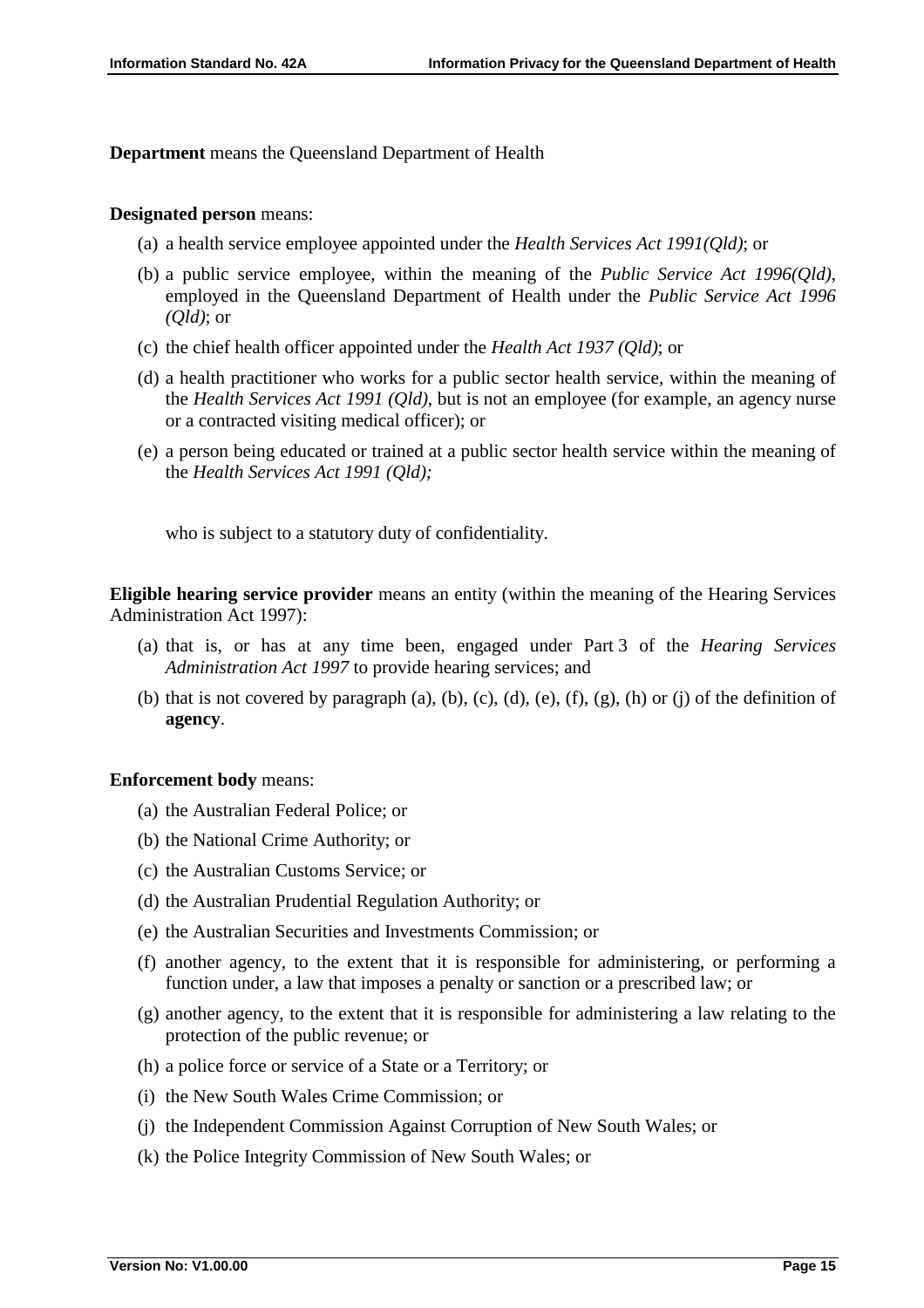- (l) the Criminal Justice Commission of Queensland; or
- (m) the Queensland Crime Commission; or
- (n) another prescribed authority or body that is established under a law of a State or Territory to conduct criminal investigations or inquiries; or
- (o) a State or Territory authority, to the extent that it is responsible for administering, or performing a function under, a law that imposes a penalty or sanction or a prescribed law; or
- (p) a State or Territory Authority, to the extent that it is responsible for administering a law relating to the protection of the public revenue.

**Generally available publication** means a magazine, book, newspaper or other publication (how ever published) that is or will be generally available to members of the public.

**Government contract** means a Commonwealth contract or a State contract.

#### **Health information** means:

- (a) information or an opinion about:
	- (i) the health or a disability (at any time) of an individual; or
	- (ii) an individual's expressed wishes about the future provision of health services to him or her; or
	- (iii) a health service provided, or to be provided, to an individual;

that is also personal information; or

- (b) other personal information collected to provide, or in providing, a health service; or
- (c) other personal information about an individual collected in connection with the donation, or intended donation, by the individual of his or her body parts, organs or body substances.

#### **Health service** means:

- (a) an activity performed in relation to an individual that is intended or claimed (expressly or otherwise) by the individual or the person performing it:
	- (i) to assess, record, maintain or improve the individual's health; or
	- (ii) to diagnose the individual's illness or disability; or
	- (iv) to treat the individual's illness or disability or suspected illness or disability; or
- (b) the dispensing on prescription of a drug or medicinal preparation by a pharmacist.

**Individual** means a natural person.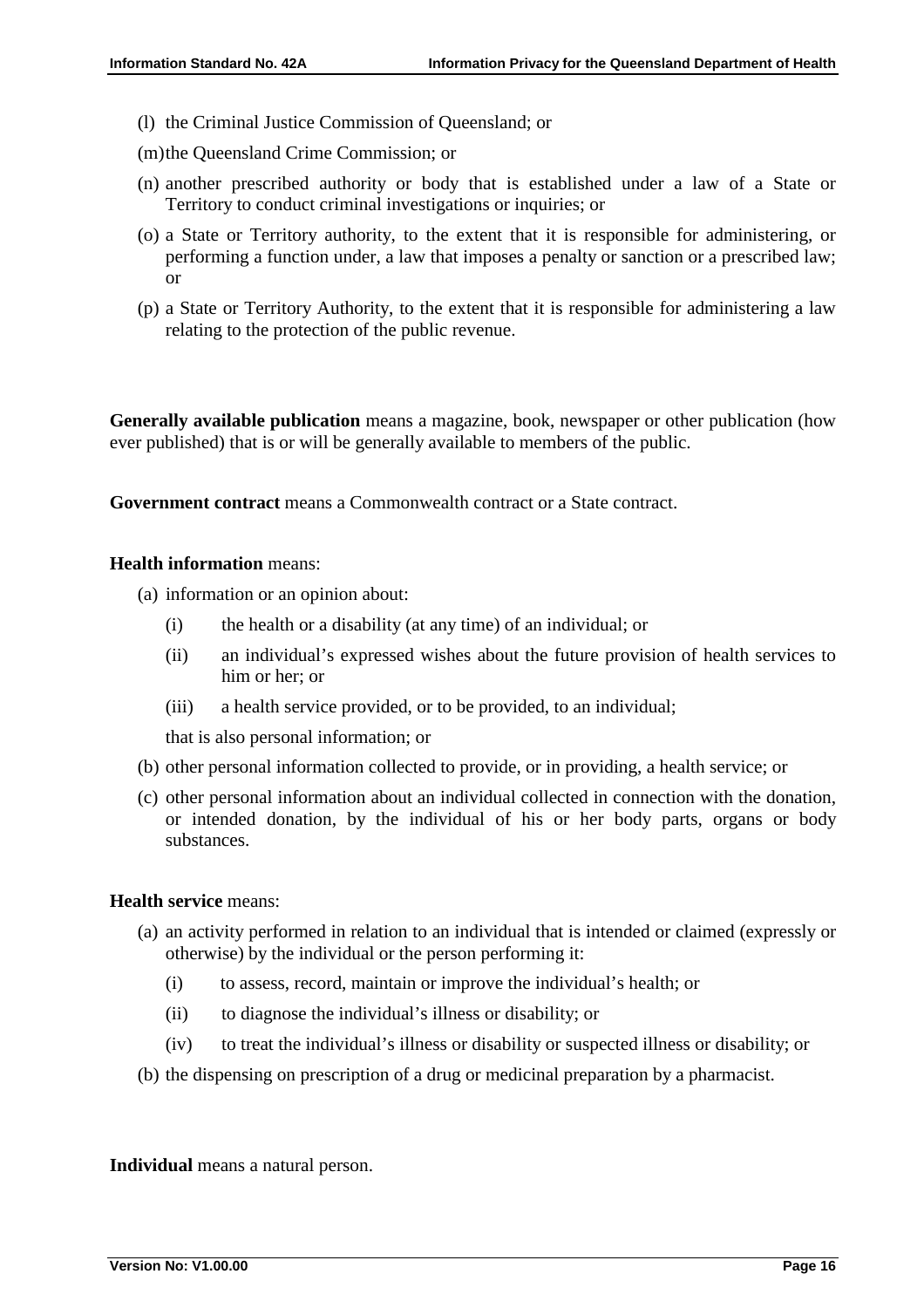**Individual concerned**, in relation to personal information or a record of personal information, means the individual to whom the information relates.

**Lead agency** for the purposes of this Information Standard means the Department of Justice and Attorney-General.

**National Privacy Principle** means any of the National Privacy Principles set out in Section 3 of this Information Standard.

**NPP** means a National Privacy Principle

**Organisation** means the Queensland Department of Health or a designated person.

**Personal Information** means information or an opinion (including information or an opinion forming part of a database), whether true or not, and whether recorded in a material form or not, about an individual whose identity is apparent, or can reasonably be ascertained, from the information or opinion.

**Privacy Plan** means a plan setting out –

- the implementation schedule for giving effect to the NPP's;
- the legislation administered by the Department of Health and the legislative requirements, if any, related to personal information that will supercede the NPP's;
- the nature of the records of personal information kept by or on behalf of the Department (including public registers managed within the Department);
- the purpose for which each type of record is kept;
- the classes or types of individuals about whom records are kept;
- the period for which each type of record is kept;
- the persons who are entitled to have access to personal information contained in the records and the conditions under which they are entitled to have that access;
- the steps that should be taken by persons wishing to obtain access to that information; and
- the contact details for the Department's privacy contact officer.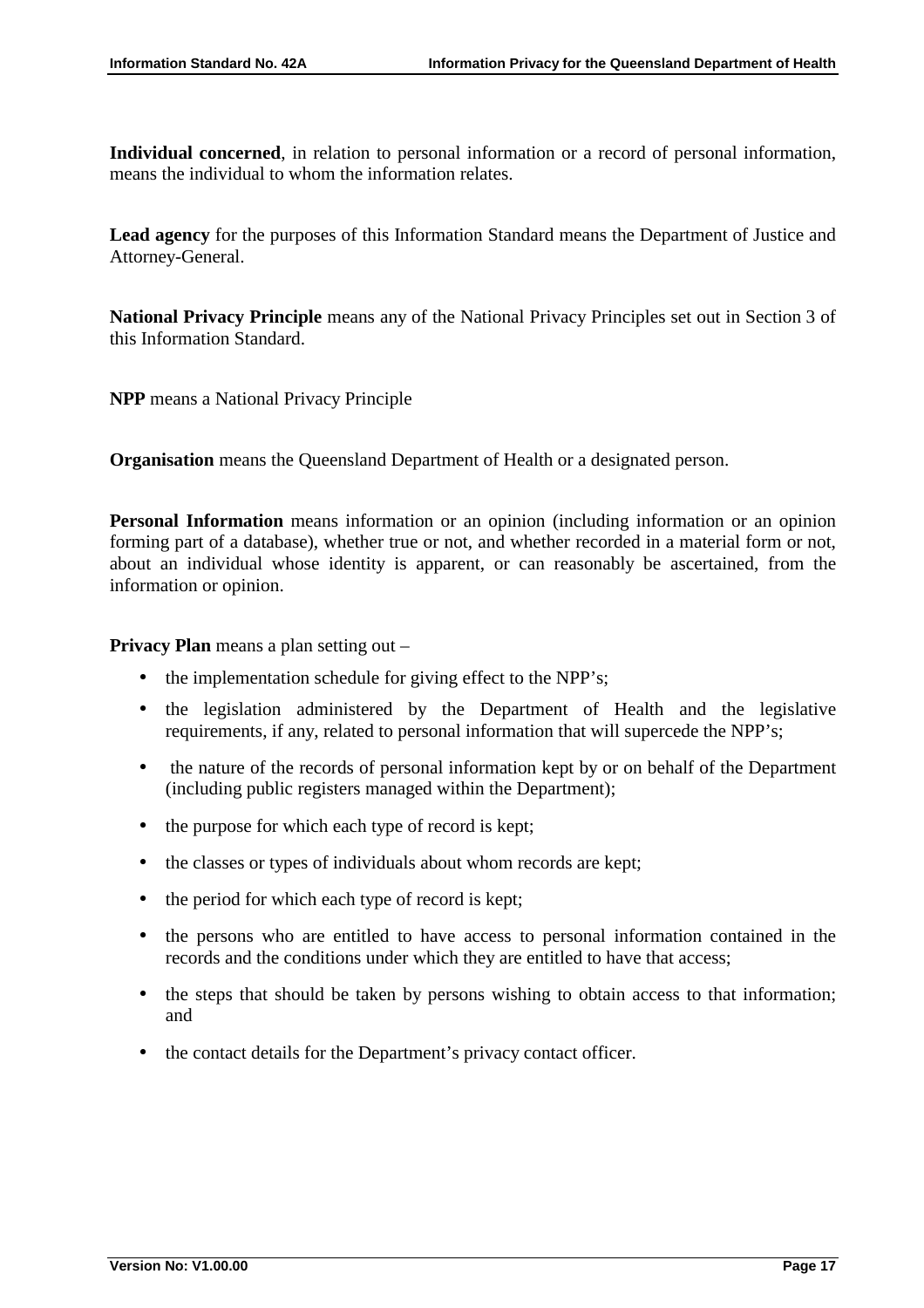#### **Record** means:

- a document: or
- a database (how ever kept); or
- a photograph or other pictorial representation of a person;

but does not include:

- a generally available publication; or
- anything kept in a library, art gallery or museum for the purposes of reference, study or exhibition; or
- public records as defined by sub-section 2(2) of the *Libraries and Archives Act 1988* that are in the open access period as defined in the regulation to that Act; or
- letters or other articles in the course of transmission by post.

#### **Sensitive information** means:

(a) Information or an opinion about an individual's:

- (i) racial or ethnic origin; or
- (ii) political opinions; or
- (iii) membership of a political association; or
- (iv) religious beliefs or affiliations; or
- (v) philosophical beliefs; or
- (vi) membership of a professional or trade association; or
- (vii) membership of a trade union; or
- (viii) sexual preferences or practices; or
- (ix) criminal record;

that is also personal information; or

(b) health information about an individual.

**State contract** means a contract, to which a State or Territory or State or Territory Authority is or was a party, under which services are to be, or were to be, provided to a State or Territory Authority.

#### **Statutory collection** means:

- (a) a register or collection of personal information that an organisation is required or authorised to maintain under an Act for the purposes of monitoring public health issues, including morbidity and mortality trends, planning and evaluating health services or facilitating and evaluating treatment; or
- (b) personal information collected by an organisation pursuant to a provision of an Act which requires a person to give it to the organisation.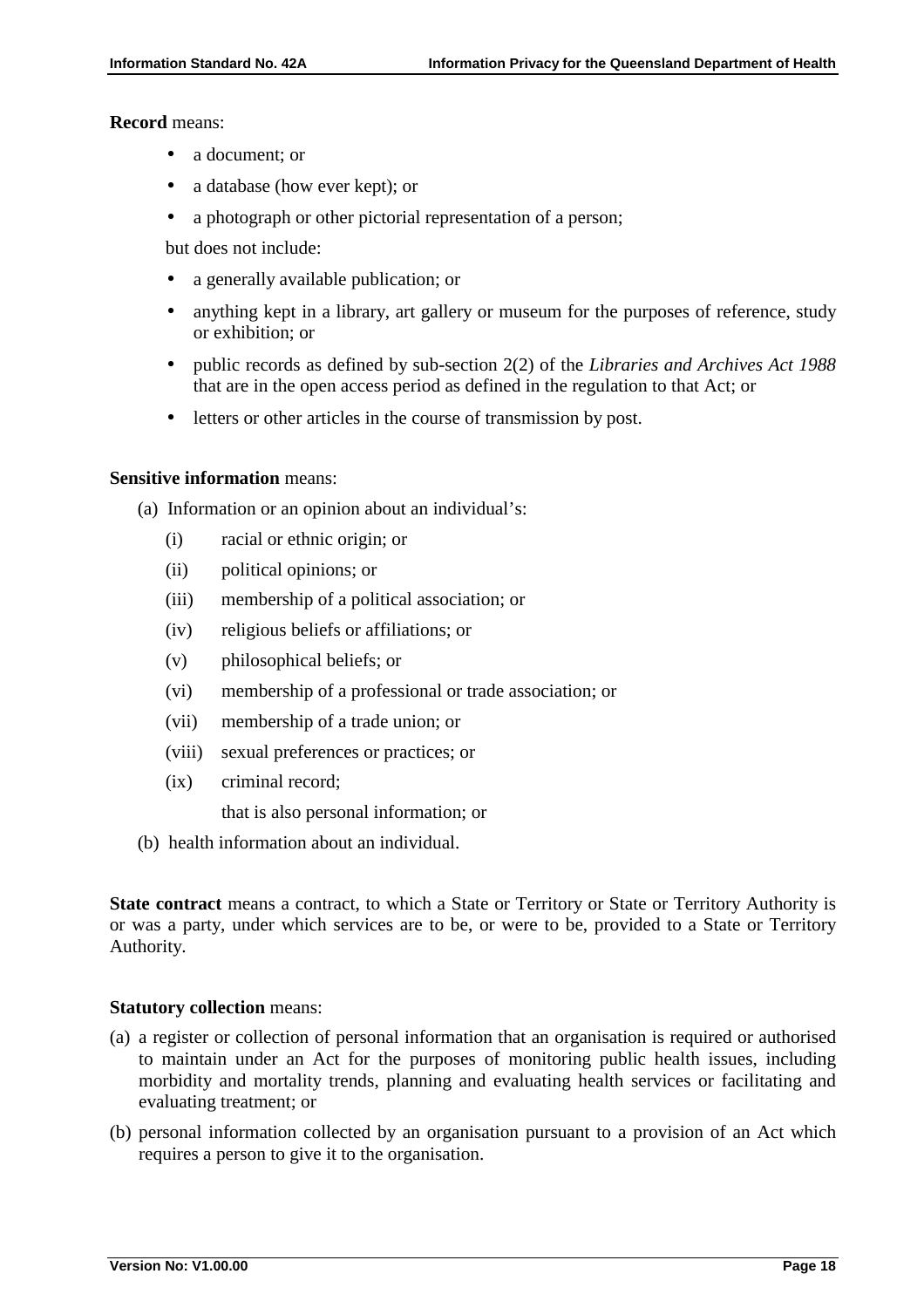**Use**, in relation to personal information, does not include mere disclosure of the information, but does include the inclusion of the information in a publication.